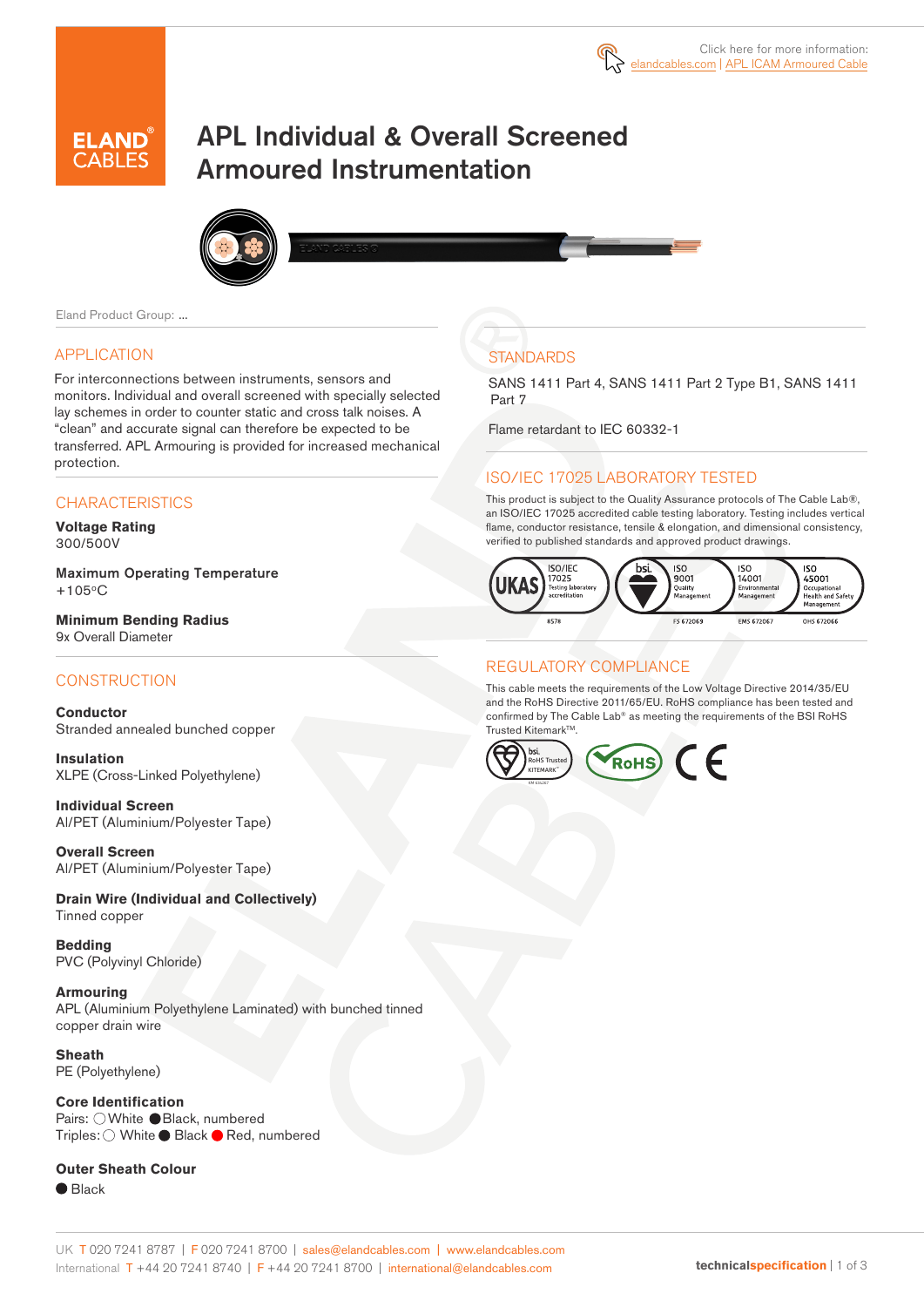

## DIMENSIONS

| ELAND PART NO. | NO. OF<br>PAIRS/TRIPLE | NOMINAL CROSS SECTIONAL<br>AREA<br>mm <sup>2</sup> | NOMINAL OVERALL DIAMETER<br>mm | NOMINAL WEIGHT<br>kg/km |
|----------------|------------------------|----------------------------------------------------|--------------------------------|-------------------------|
| ENA02P05IAPEBK | 2P                     | 0.5                                                | 13.4                           | 177                     |
| ENA02P10IAPEBK | 2P                     | $\mathbf{1}$                                       | 14.9                           | 224                     |
| ENA02P15IAPEBK | 2P                     | 1.5                                                | 16.5                           | 267                     |
| ENA04P05IAPEBK | 4P                     | 0.5                                                | 14.8                           | 234                     |
| ENA04P10IAPEBK | 4P                     | $\mathbf{1}$                                       | 16.5                           | 297                     |
| ENA04P15IAPEBK | 4P                     | 1.5                                                | 19.2                           | 388                     |
| ENA08P05IAPEBK | <b>8P</b>              | 0.5                                                | 18.5                           | 378                     |
| ENA08P10IAPEBK | 8P                     | $1 -$                                              | 20.9                           | 496                     |
| ENA08P15IAPEBK | 8P                     | 1.5                                                | 23.9                           | 627                     |
| ENA12P05IAPEBK | 12P                    | 0.5                                                | 20.7                           | 465                     |
| ENA12P10IAPEBK | 12P                    | $\mathbf{1}$                                       | 24.4                           | 682                     |
| ENA12P15IAPEBK | 12P                    | 1.5                                                | 27.5                           | 839                     |
| ENA16P05IAPEBK | <b>16P</b>             | 0.5                                                | 23.6                           | 591                     |
| ENA16P10IAPEBK | <b>16P</b>             | $\mathbf{1}$                                       | 27                             | 845                     |
| ENA16P15IAPEBK | <b>16P</b>             | 1.5                                                | 31.4                           | 1099                    |
| ENA24P05IAPEBK | 24P                    | 0.5                                                | 27.1                           | 781                     |
| ENA24P10IAPEBK | 24P                    | $\mathbf{1}$                                       | 32                             | 1196                    |
| ENA24P15IAPEBK | 24P                    | 1.5                                                | 36.8                           | 1534                    |
| ENA04T05IAPEBK | 4T                     | 0.5                                                | 16                             | 271                     |
| ENA04T10IAPEBK | 4T                     | $\mathbf{1}$                                       | 18.8                           | 393                     |
| ENA04T15IAPEBK | 4T                     | 1.5                                                | 21                             | 472                     |
| ENA08T05IAPEBK | 8T                     | 0.5                                                | 20.4                           | 444                     |
| ENA08T10IAPEBK | 8T                     | $\overline{1}$                                     | 23.4                           | 641                     |
| ENA08T15IAPEBK | 8T                     | 1.5                                                | 26.5                           | 787                     |
| ENA12T05IAPEBK | 12T                    | 0.5                                                | 24                             | 614                     |
| ENA12T10IAPEBK | 12T                    | 1                                                  | 27.5                           | 868                     |
| ENA12T15IAPEBK | 12T                    | 1.5                                                | 32                             | 1126                    |
| ENA16T05IAPEBK | <b>16T</b>             | 0.5                                                | 26.1                           | 747                     |
| ENA16T10IAPEBK | 16T                    | $\mathbf{1}$                                       | 30.7                           | 1126                    |
| ENA24T05IAPEBK | 24T                    | 0.5                                                | 32                             | 1070                    |

# ELECTRICAL CHARACTERISTICS

| NOMINAL CROSS<br><b>SECTIONAL AREA</b> | MAXIMUM DC RESISTANCE OF CONDUCTOR AT 20°C<br>ohms/km |                  | NOMINAL MUTUAL<br><b>CAPACITANCE</b><br>nF/km | NOMINAL GROUND<br><b>CAPACITANCE</b><br>nF/km | NOMINAL<br><b>INDUCTANCE</b> |
|----------------------------------------|-------------------------------------------------------|------------------|-----------------------------------------------|-----------------------------------------------|------------------------------|
| mm <sup>2</sup>                        | Single Pair/Triad & Multicore                         | Multi-Pair Triad |                                               |                                               | mH/km                        |
| 0.5                                    | 39.0                                                  | 39.6             | 100                                           | 200                                           | 0.707                        |
|                                        | 19.5                                                  | 19.8             | 120                                           | 240                                           | 0.629                        |
| 1.5                                    | 13.3                                                  | 13.5             | 120                                           | 240                                           | 0.645                        |